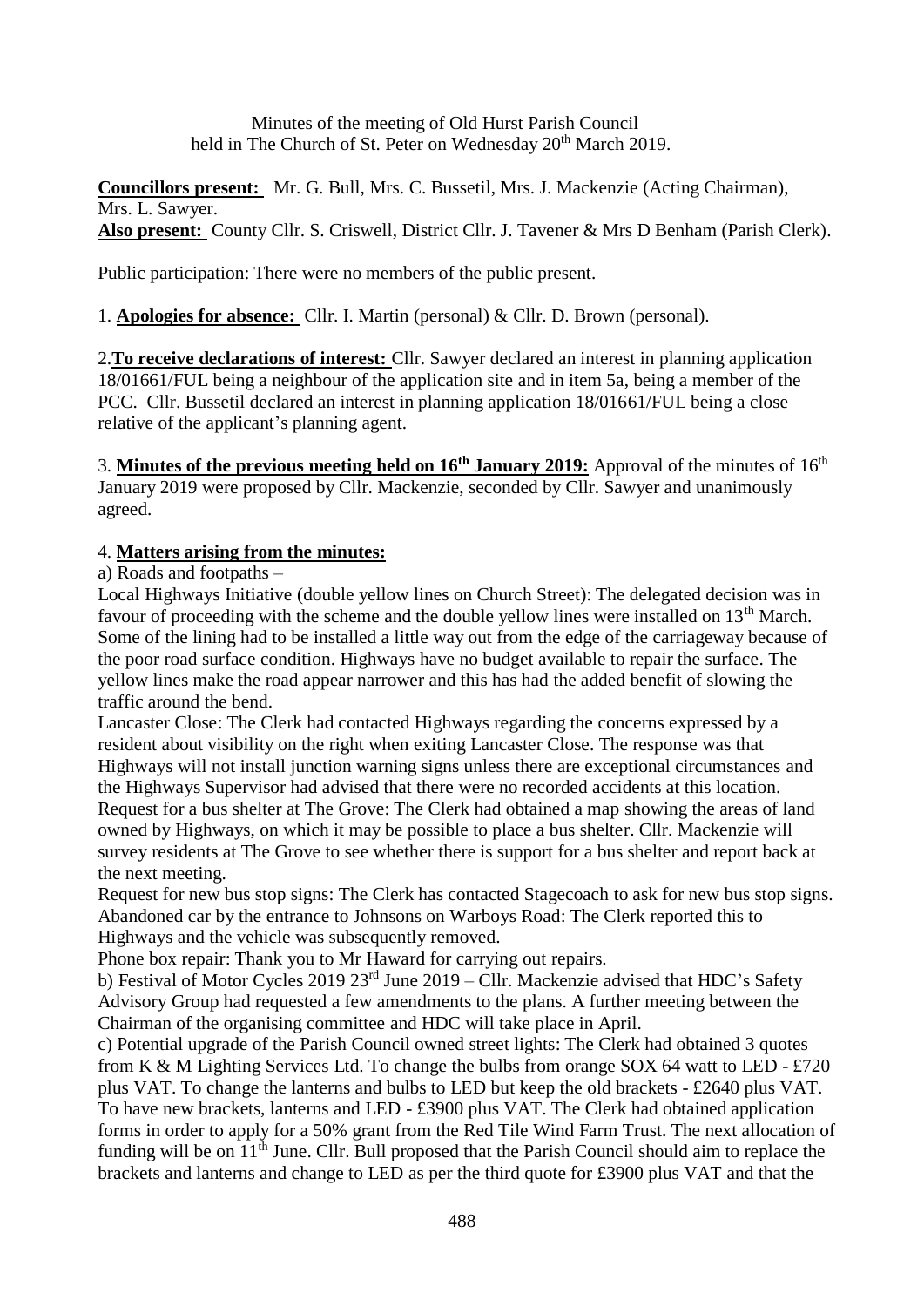Clerk should apply to Red Tile Wind Farm Trust for a grant of £1950. Seconded by Cllr. Bussetil and unanimously agreed.

## 5. **Finance.**

a) Payment of outstanding debts.

Cllr. Bussetil Mackenzie proposed retrospective approval of payments (1) to (5) and approval of payments (6) to (9). Seconded by Cllr. Mackenzie and unanimously agreed.

(1) Cq. No. 000596 - £147.30, Mrs. D. Benham, wages & expenses for January

(2) Cq. No. 000597 - £36.00, HMRC, PAYE/NI for January.

(3) Cq. No. 000598 – K & M Lighting Services Ltd, quarterly street lighting maintenance.

(4) Cq. No. 000599 –£157.62, Mrs. D. Benham, wages  $&$  expenses for February.

(5) Cq. No. 000600 - £36.00, HMRC, PAYE/NI for February.

(6) Cq. No. 000601 - £60.00, SR Howell & Co., payroll provision 1/10/18 – 31/3/19.

(7) Cq. No. 000602 - £270.63, Mrs. D. Benham, wages & expenses for March.

(8) Cq. No. 000603 - £36.00, HMRC, PAYE/NI for March.

(9) Cq. No. 000604 - £50.00, St. Peter's Church, donation for use for meetings.

b) Current position.

A copy of the receipts and payments and bank reconciliation was passed to all councillors. Cllr. Bull checked the bank statement against the bank reconciliation.

c) Internal audit arrangements.

Cllr. Bull proposed that the internal audit should be carried out by Brian Cox & Co. Seconded by Cllr. Sawyer and unanimously agreed.

d) National Salary Award.

The Clerk advised that she had prepared a letter for the Chairman to sign advising SR Howell & Co. of her new monthly salary as from  $1<sup>st</sup>$  April 2019.

### 6**. Planning – update on previous applications.**

18/02327/FUL General purpose building. Church Farm, Church Street, Old Hurst. Approved by HDC.

18/01661/FUL Erection on 2 no. semi-detached dwellings, associated garages and means of access. Land north of Mulfield House, The Lane, Old Hurst. The Parish Council had previously recommended approval of this application. Amended plans were subsequently received showing the houses set further back in the plot and with three entrances/exits on to The Lane instead of the original one shared access. The Parish Council had responded saying that councillors agreed with the revised position of the houses but did not agree that there should be three separate entrance/exits and that a single access, positioned to the right-hand side of the site, furthest away from the bend, would be the safest option. Councillors also reiterated that the drainage issue needed to be addressed. The Clerk had received an email from the planning department advising that Highways had raised no objections to the revised access plan, and that there would be a condition requiring provision and implementation of surface water and foul water drainage. The planning officer intends to recommend approval.

### 7. **Police matters.**

The police website shows 1 reported crime in Old Hurst for December and no recorded crime in January.

### 8. **Correspondence.**

Forwarded to councillors:

- a) Future mobility and energy seminar  $5<sup>th</sup>$  March.
- b) Cambridgeshire Matters January edition.